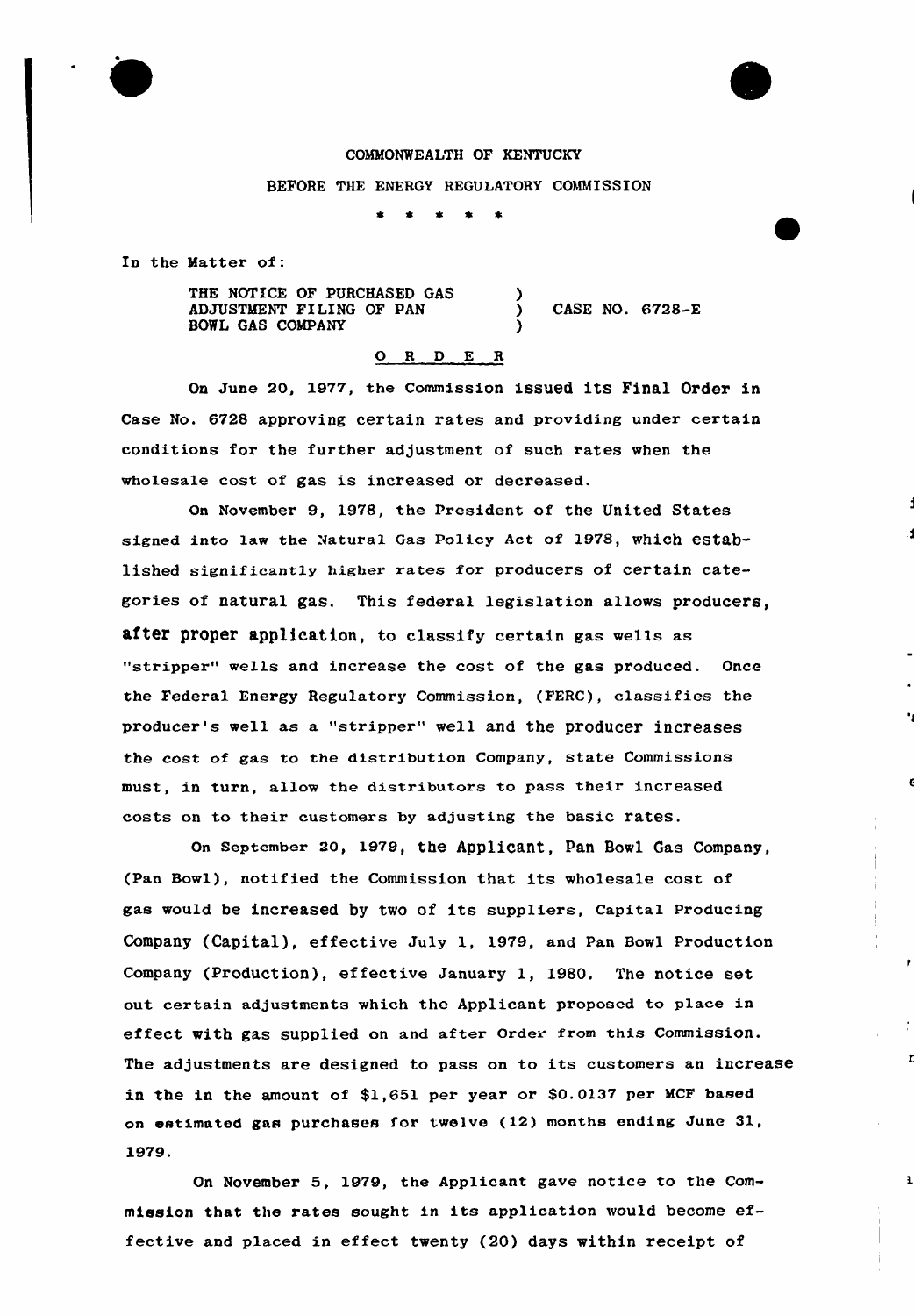

the notice. The Commission, in an Order dated November 14, 1979, found that further investigation into this matter was necessary and, therefore suspended the rates for a period of five (5) months from and after the 25th day of November, 1979.

After reviewing this evidence of record and being advised, the Commission is of the opinion and finds:

1. That the gas wells belonging to the Applicant's suppliers, Capital and production, have been classified as "stripper" wells by the FERC and that Capital and Production have increased the wholesale cost of gas and said increases became effective September 1, 1979, and January 1, 1980, respectively.

2. That two of the Applicant's suppliers, Capital and Production have increased the wholesale cost of gas and said increase became effective July 1, 1979, and January 1, 1980, respectively.

3. That the Applicant's adjustment in rates under the Purchased Gas Adjustment Clause approved by the Commission in its Order in Case No. 6728 dated June 20, 1977, are fair, just and reasonable and in the public interest and should be allowed to be effective with gas supplied on and after the date the increased cost of wholesale gas becomes effective.

IT IS THEREFORE ORDERED that the rates including the proposed Purchased Gas Adjustment sought by the Applicant be and the same are hereby approved to be effective with gas billed on and after the date the increased cost of wholesale gas becomes effective, as set out in Appendix "A" attached hereto and made a part hereof.

IT IS FURTHER ORDERED that for the purpose of the future application of the Purchased Gas Adjustment Clause of Applicant the Base Rate for purchased gas shall be:

| Demand        | Commodity |
|---------------|-----------|
| $\rightarrow$ | \$2.60    |
| $\frac{1}{2}$ | 1.68      |
|               | 1,750     |
|               | 2.452     |
|               |           |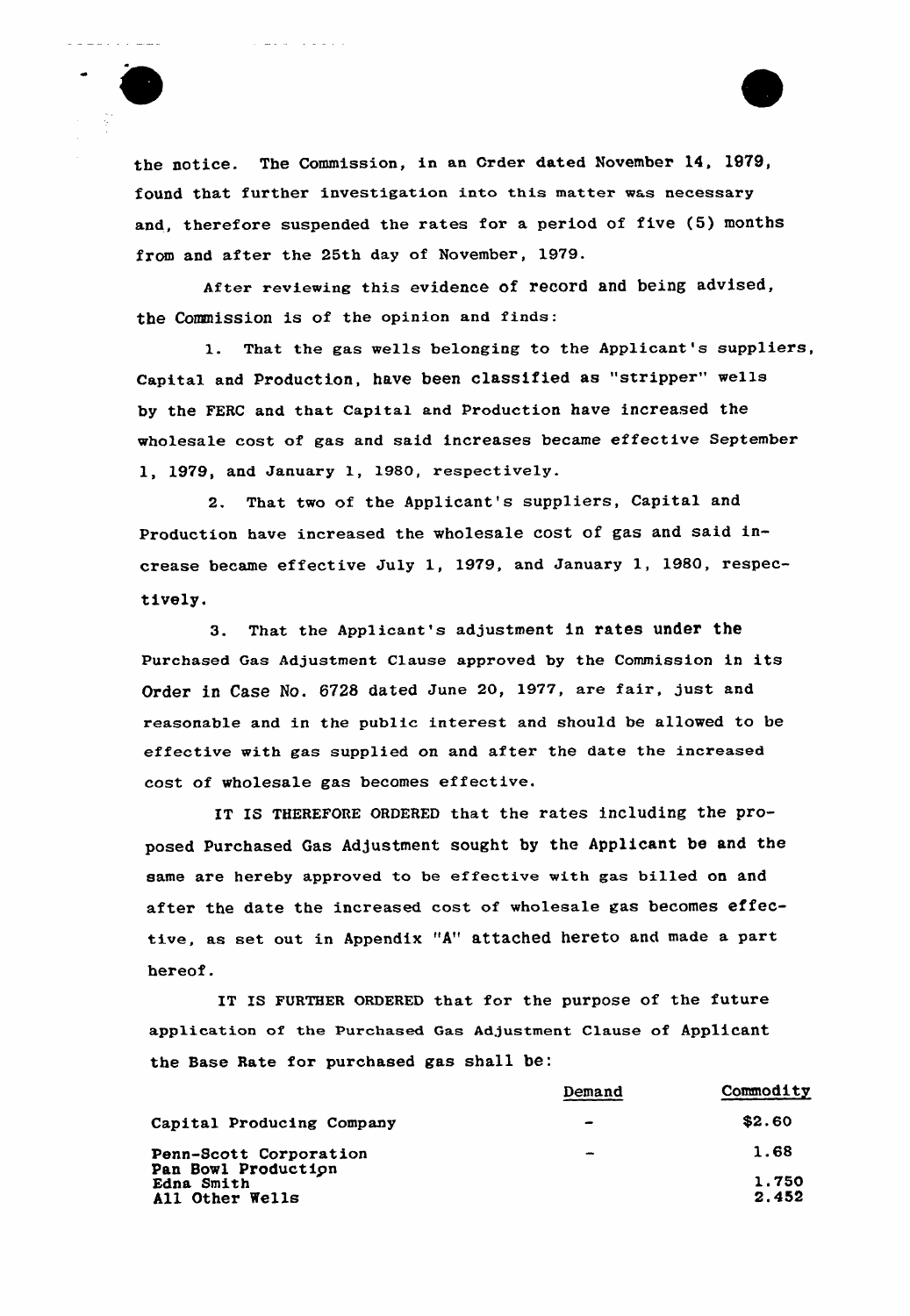

IT IS FURTHER'ORDERED that the information furnished this Commission by the Applicant constitutes full compliance with the Commission's Order in Case No. 6728 and any other information ordinarily required to be filed under the Commission's Rules is hereby waived.

IT IS FURTHER ORDERED that within thirty (30) days after the date of the Order, Applicant shall file with this Commission its revised tariff sheets setting out the rates approved herein.

Done at Frankfort, Kentucky, this 19th day of May, 1980.

ENERGY REGYLATORY COMMISSION

iy ty the Commission

ATTEST:

**Secretary**